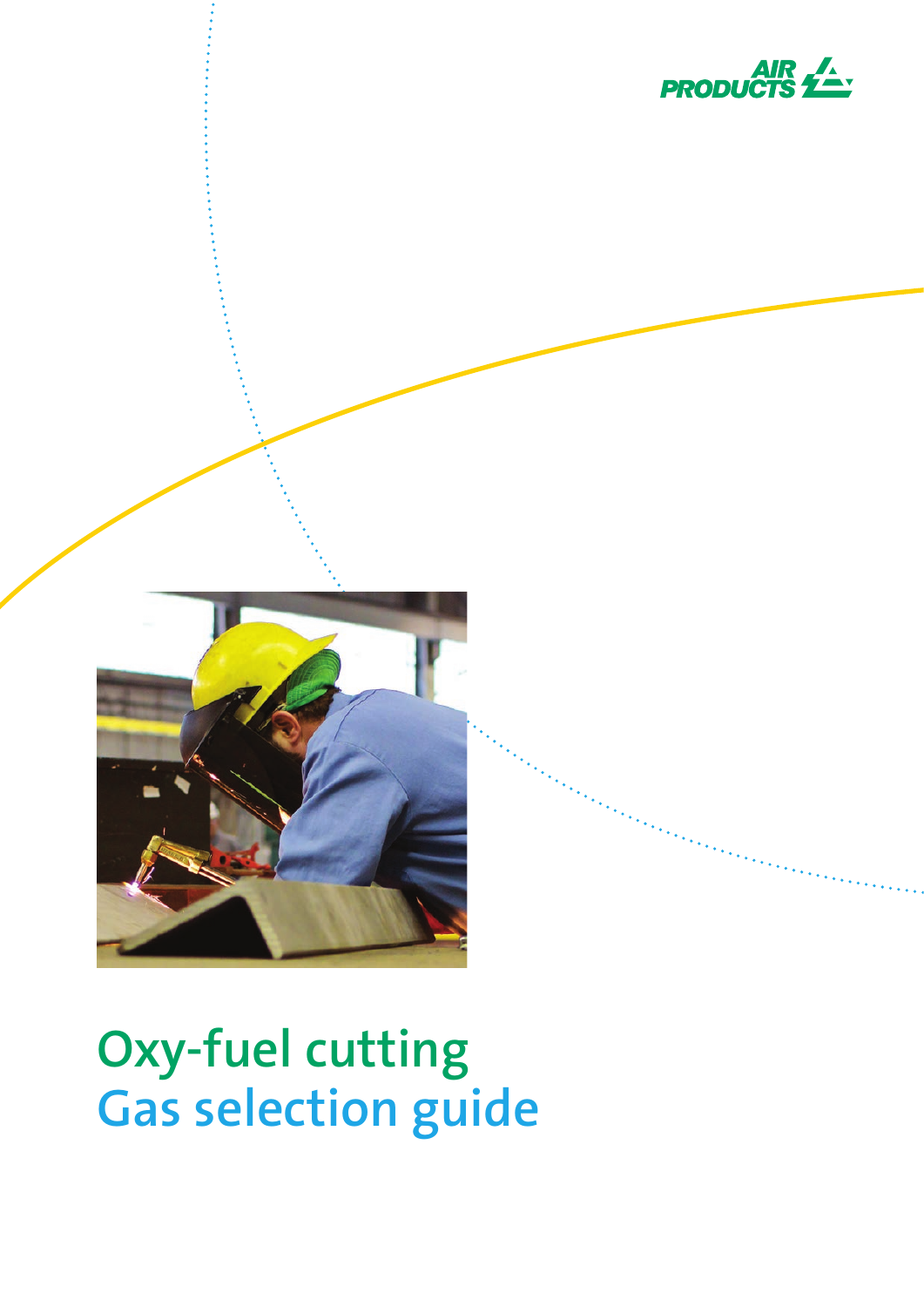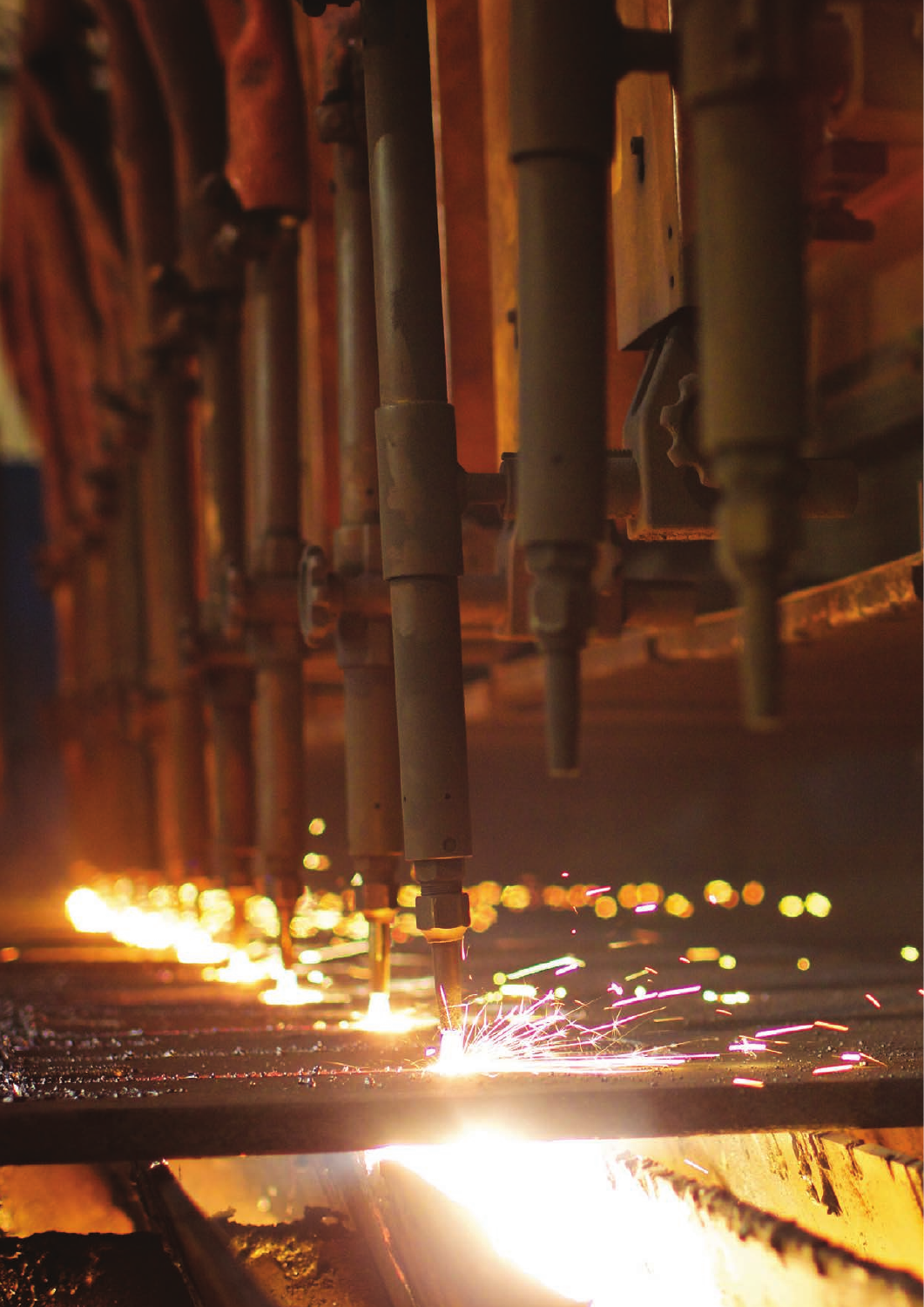# **Introduction**

**Oxy-fuel cutting is a traditional process that has been widely used in manufacturing and repair applications since the early 1900's. The process is effective in cutting ferrous metals. It is capable of operating with a wide range of fuel gases with each fuel gas giving slightly different performance charateristics. The equipment is relatively low cost. The process can easily be automated to enhance productivity and cut accuracy. Acetylene is the only commonly used fuel gas that can produce a variety of bevel edge preparations on plate, pipe, and tube. All cut surfaces require grinding prior to welding to remove the oxide layer.**

The role of the fuel gas is to heat the material to the ignition temperature. The role of the oxygen is to react exothermically with the iron in the material. The heat from the reaction melts the material which is blown from the cut by the oxygen jet. The purity of oxygen should be at least 99.5%.

#### **Fuel gases are characterised by:**

- flame temperature the hottest part of the flame is at the tip of the primary flame (inner cone)
- heat of combustion the total amount of heat available when the inner and outer parts of the oxy-fuel flame are combined
- fuel gas to oxygen ratio the volumetric ratio of fuel gas to oxygen in the flame. This will vary according to whether the flame is neutral, oxidising or reducing. Unless otherwise stated the ratio quoted is the stoichiometric, neutral flame ratio

### **The choice of fuel gas will depend upon a multitude of factors, such as:**

- Availability
- Safety considerations
	- local regulations and fuel gas restrictions
	- working in confined space
- Applications
- fuel gas required for other processes e.g. welding

a ang pagpalangan ng Pangyayang Pangyayang Pangyayang Pangyayang Pangyayang Pangyayang Pangyayang Pangyayang P<br>Pangyayang Pangyayang Pangyayang Pangyayang Pangyayang Pangyayang Pangyayang Pangyayang Pangyayang Pangyayang

- lay-out requires multiple piercings
- Cut quality

Typically, the fuel gas represents only a small percentage of the overall cutting cost.

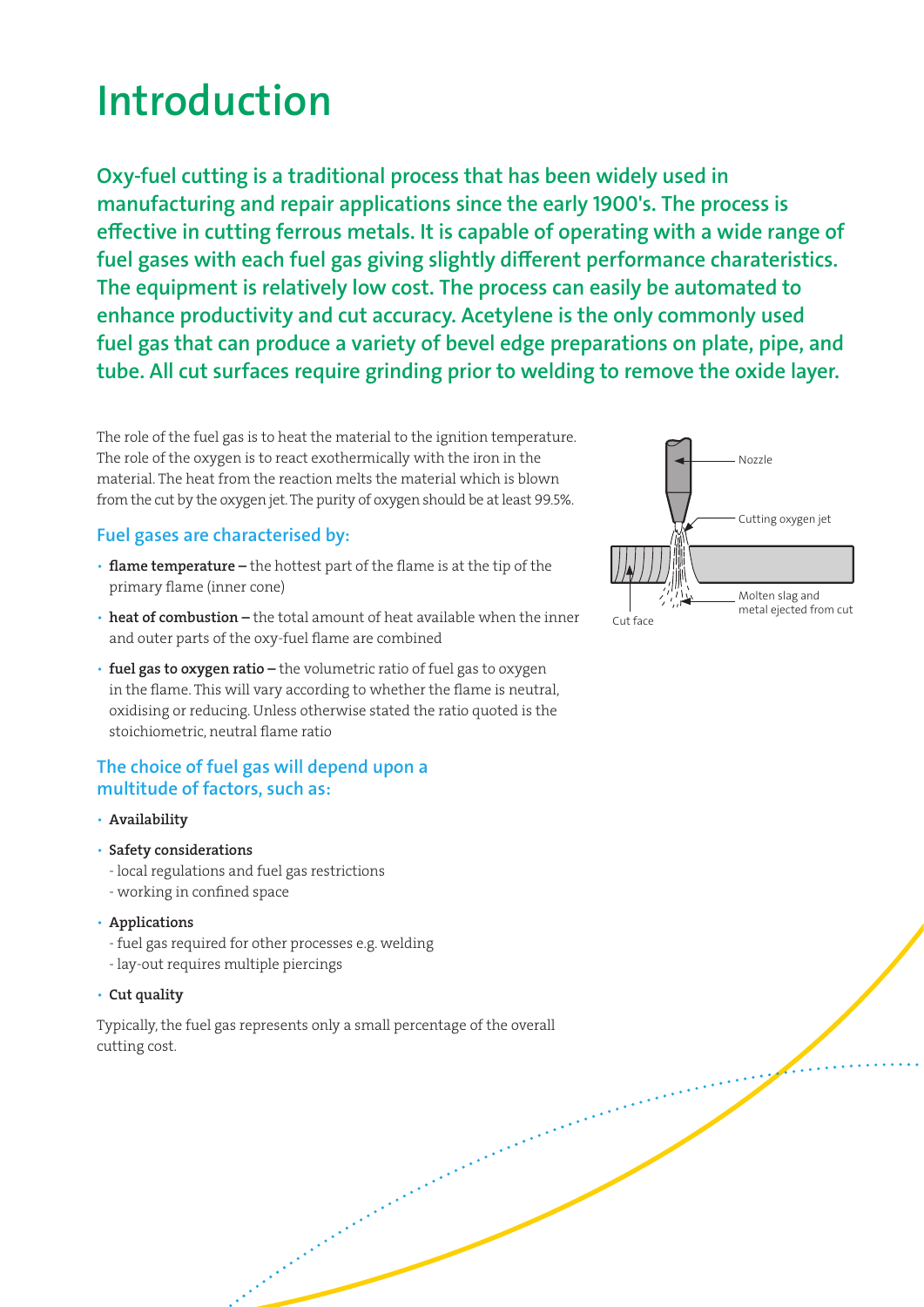# **Common Oxy-fuel gases**

## **Acetylene (C₂H₂)**

The maximum flame temperature for Acetylene (in oxygen) is 3,162°C. Acetylene has a high heat release in its focussed primary or inner cone  $(18,890 \text{ kJ/m}^3 \text{ compared with } 10,433 \text{ kJ/m}^3 \text{ for Propane})$  and hence produces a more intense flame at the surface of the metal which reduces the width of the Heat Affected Zone (HAZ) and minimises distortion. As the heat release from its secondary or outer cone is less than that of Propane it is better suited for cutting up to 10mm.

Acetylene produces the hottest and most concentrated primary flame of all industrial fuel gases. Its calorific value is fairly low (ref table 1) and the portion emitted by the primary flame is very high, approximately 30%, making it better suited for cutting rather than heating.

The hotter and more focussed flame ensues rapid piercing of materials with the pierce time being significantly lower than with Propane. This is particularly advantageous when the pierce time is a significant proportion of the total cutting time. In addition, a faster flame speed (7.4 metres per second (m/s) compared with 3.3m/s for Propane) means it is easier to light.



## **Propane (C₃H₈)**

The maximum flame temperature in oxygen is 2,832°C. Propane has the disadvantage of having a high stoichiometric (oxygen to fuel gas ratio) of approximately 4.3 to 1 by volume, compared to 1.2 to 1 for Acetylene. It has a greater total heat of combustion than Acetylene, but the heat is generated mostly in the outer cone and hence the flame appears to be less focused. Consequently, piercing is much slower but as the burning and slag formation are affected by the oxygen jet, cutting speeds in thicker sections are about the same or even better than for Acetylene. It is well suited for cutting 10mm and over, showing speed advantages compared to Acetylene above 25mm.

### **Propylene (C₃H₆)**

The maximum flame temperature in oxygen is 2,897°C. It gives off a high heat release in the outer cone (72,000kJ/m<sup>3</sup>) but, like Propane, it has the disadvantage of having a high stoichiometric fuel gas requirement of approximately 3.7 to 1 by volume. It is well suited for cutting all thicknesses.

Compared to Propane, the total calorific value of Propylene is slightly lower (ref table 1), however; the portion emitted by the primary flame is much higher, approximately 18% compared to 11% for Propane. This more focussed flame ensures quicker piercing compared to Propane. In addition, a faster flame speed, of around 4 m/s compared with 3.3m/s for Propane, means it is easier to light.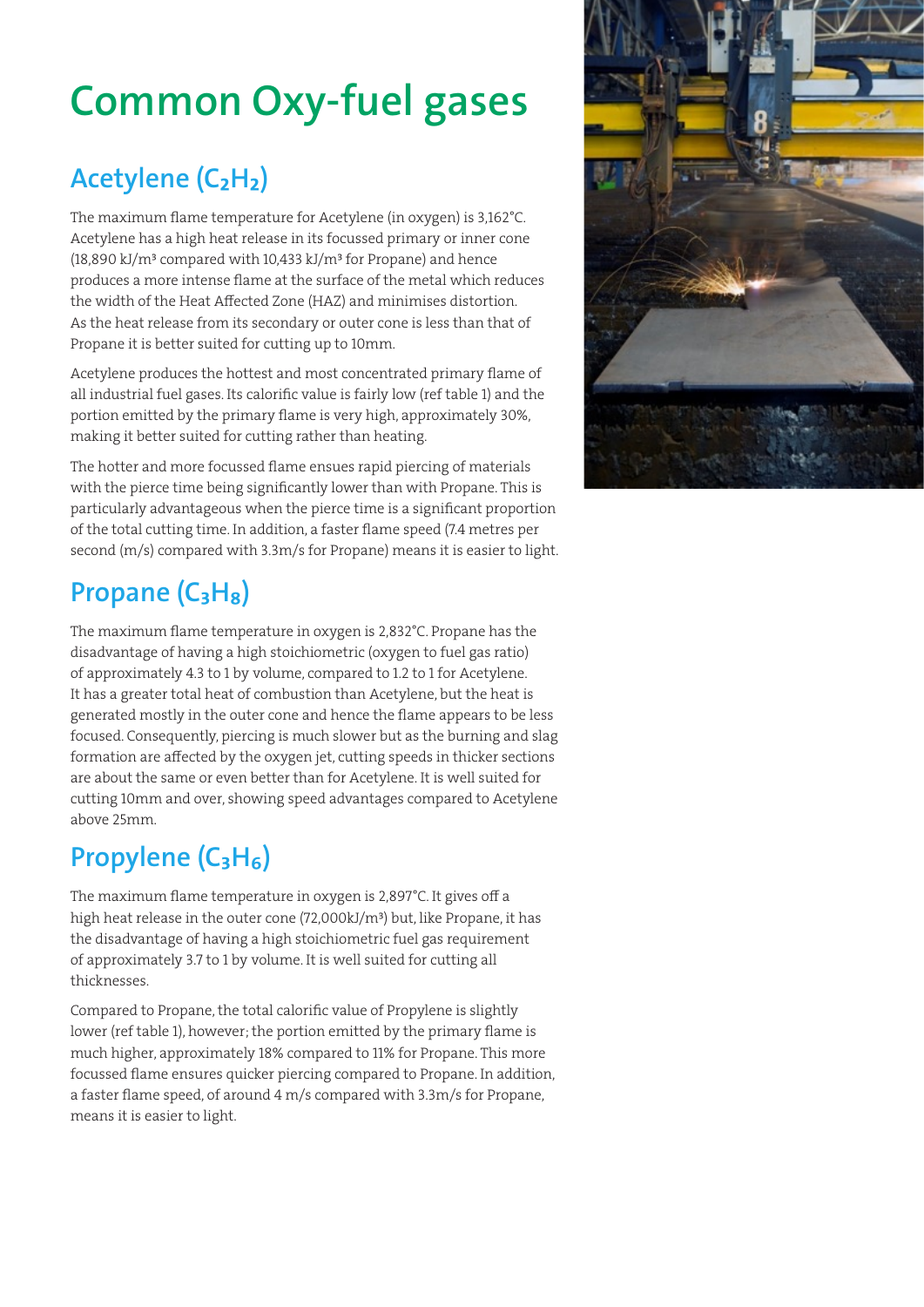### **MAPP**

MAPP gas; as originally developed; is a controlled mixture of several hydrocarbons, principally, Methylacetylene, Propadiene and Propane. The maximum flame temperature for MAPP (in Oxygen) is 2,929°C . It has a high heat release in the primary flame (15,445kJ/m<sup>3</sup>), which is less than for Acetylene, similar to Propylene and higher than that for Propane (table 1). MAPP gives a very similar performance to Propylene and has a comparable stoichiometric oxygen ratio.

The term MAPP is also used generically to refer to hydrocarbon-based fuel gas mixtures (e.g. Propylene – Propane mixtures) and hence performance characteristics can vary between suppliers and over time.

### **Hydrogen**

The maximum flame temperature in Oxygen is 2,808°C. Hydrogen has the lowest stoichiometric ratio to oxygen, produces a clean flame and is suitable for welding aluminium. As Hydrogen can be used at a higher pressure than Acetylene, it is therefore useful for underwater welding and cutting.

In addition, having a faster flame speed (8.9m/s compared with 3.3m/s for Propane) means it is easier to light.

### **Natural gas**

Natural gas, which is a naturally occurring hydrocarbon-mixture, primarily Methane, has the lowest flame temperature in Oxygen of 2,786°C and the lowest total heat value of the commonly used fuel gases. The heat release in the primary or inner cone is the lowest of all the fuel gases at only 1,490kJ/m³ compared with 18,890kJ/m³ for Acetylene. Consequently, natural gas is the slowest to initiate piercing. The preheat times are also significantly slower than Propylene and Propane.

### **Chemtane 2<sup>®</sup> gas mixture<sup>1</sup>**

Chemtane 2 concentrate is a mixture of hydrocarbons of 4% Pentane in Propane. Typically, the blending proportions are one-part Chemtane 2 concentrate to 199 parts of Propane. It has a flame temperature in Oxygen of 2,832°C. This product has limited availability.

<sup>1</sup> Chemtane 2 is a registered trademark of Chemtane Energy LLC.

### **MagneGas 2® gas mixture2**

MagneGas 2 is manufactured by gasification of liquid waste and is principally a mixture of around 50% Hydrogen with the other 50% consisting Carbon Monoxide, Acetylene, Methane and Ethylene with small amounts of other gases. It has a flame temperature in Oxygen of 2,867°C. As the composition of the liquid waste can vary; the composition and performance of the resulting MagneGas will also vary. This product has limited availability.

² MagneGas 2 is a registered trademark of MAGNEGAS IP, LLC.

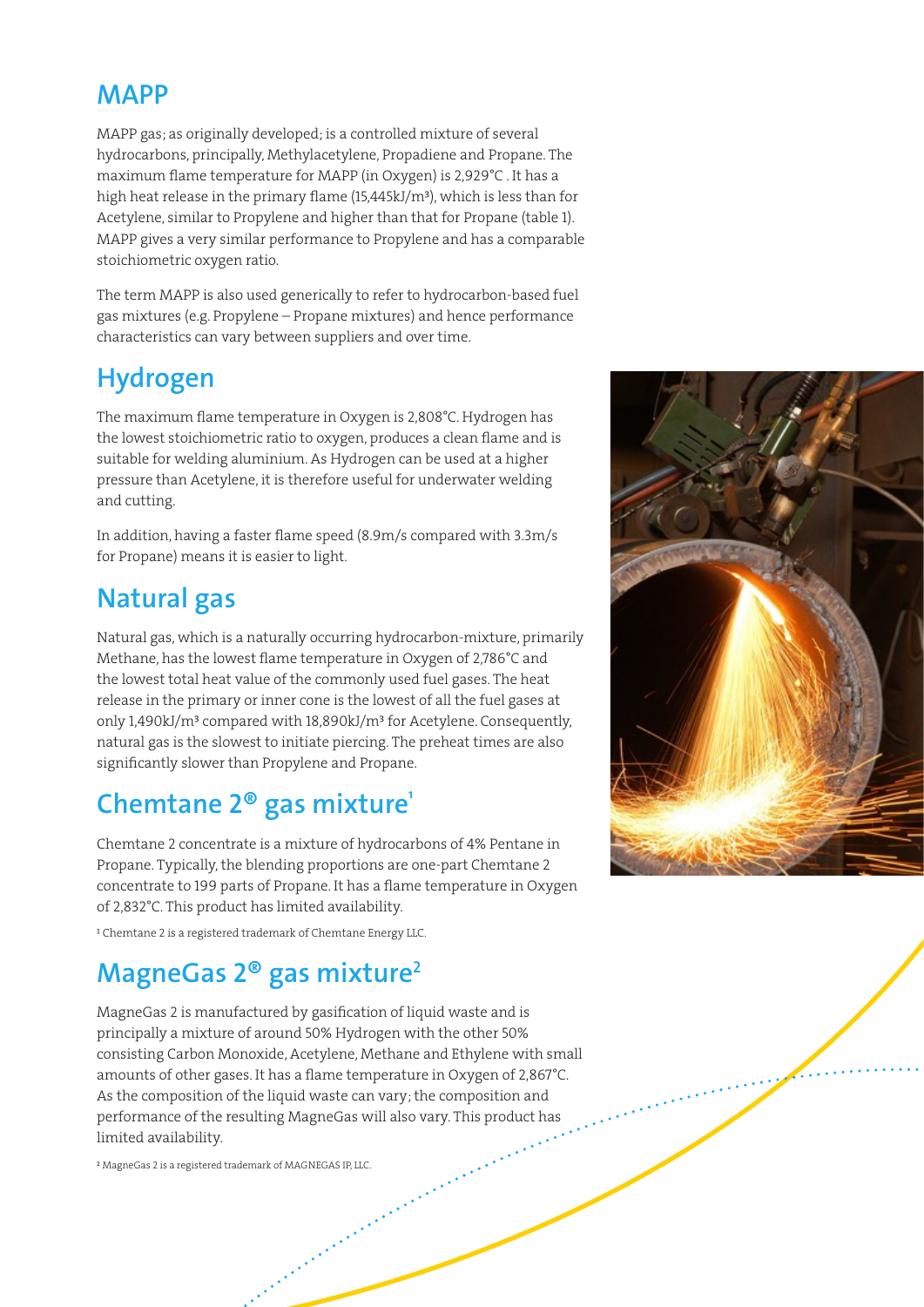### **Table 1 - Fuel gas characteristics**

| Fuel gas       | Max flame<br>temp $(^{\circ}C)^3$ | Oxygen/fuel<br>gas ratios (vol)<br>stoichiometric | Torch  | <b>Heat distribution</b><br>(kJ/m <sup>3</sup> )<br>primary cone | Total                    | Primary<br>cone (%) | Heating value<br>(MJ/kg) |
|----------------|-----------------------------------|---------------------------------------------------|--------|------------------------------------------------------------------|--------------------------|---------------------|--------------------------|
| Acetylene      | 3,162                             | 2.5:1                                             | 1.2:1  | 18,890                                                           | 54,772                   | 34.5                | 48.5                     |
| Propane        | 2,832                             | 5:1                                               | 4.3:1  | 10,433                                                           | 95,758                   | 10.9                | 46.1                     |
| Propylene      | 2,897                             | 4.5:1                                             | 3.7:1  | 16,000                                                           | 88,000                   | 18.2                | 45.8                     |
| <b>MAPP</b>    | 2,929                             | $\ast$                                            | 3.3:1  | 15,445                                                           | 71,876                   | 21.5                | ٠.                       |
| Hydrogen       | 2,808                             | 2:1                                               | 0.42:1 | $\overline{\phantom{a}}$                                         | 12,100                   | n/a                 | 120.1                    |
| Natural gas    | 2,786                             | 0.5:1                                             | 1.8:1  | 1,490                                                            | 37,260                   | 4                   | 40.7                     |
| Chemtane 2 mix | 2,832                             | $\ast$                                            | ٠      | $\overline{\phantom{a}}$                                         | $\sim$                   | $\sim$              | ٠.                       |
| MagneGas       | 2,867                             | $\ast$                                            | ٠.     | $\overline{\phantom{a}}$                                         | $\overline{\phantom{a}}$ | $\sim$              | ٠.                       |

³ Calculated maximum adiabatic flame temperature with Ansys Fluent

\* Stoichiometric ratio not given as composition of the fuel is variable



### **Table 2 - Oxy-fuel cutting comparison**

| 25mm carbon steel, 10m long, semi-automated |           |         |           |             |          |                    |          |          |  |  |  |  |
|---------------------------------------------|-----------|---------|-----------|-------------|----------|--------------------|----------|----------|--|--|--|--|
|                                             | Acetylene | Propane | Propylene | <b>MAPP</b> | Hydrogen | <b>Natural Gas</b> | Chemtane | MagneGas |  |  |  |  |
| Piercing                                    | ***       | ∗       | **        | **          | ☀        | ☀                  | ∗        | ☀        |  |  |  |  |
| Cutting speed                               | ***       | **      | ***       | ***         | **       | ∗                  | **       | **       |  |  |  |  |
| Cost efficiency <sup>4</sup>                | ***       | ∗       | **        | **          | ☀        | *                  | ∗        | ☀        |  |  |  |  |

⁴ Based on estimated cost of fuel gas, oxygen and labour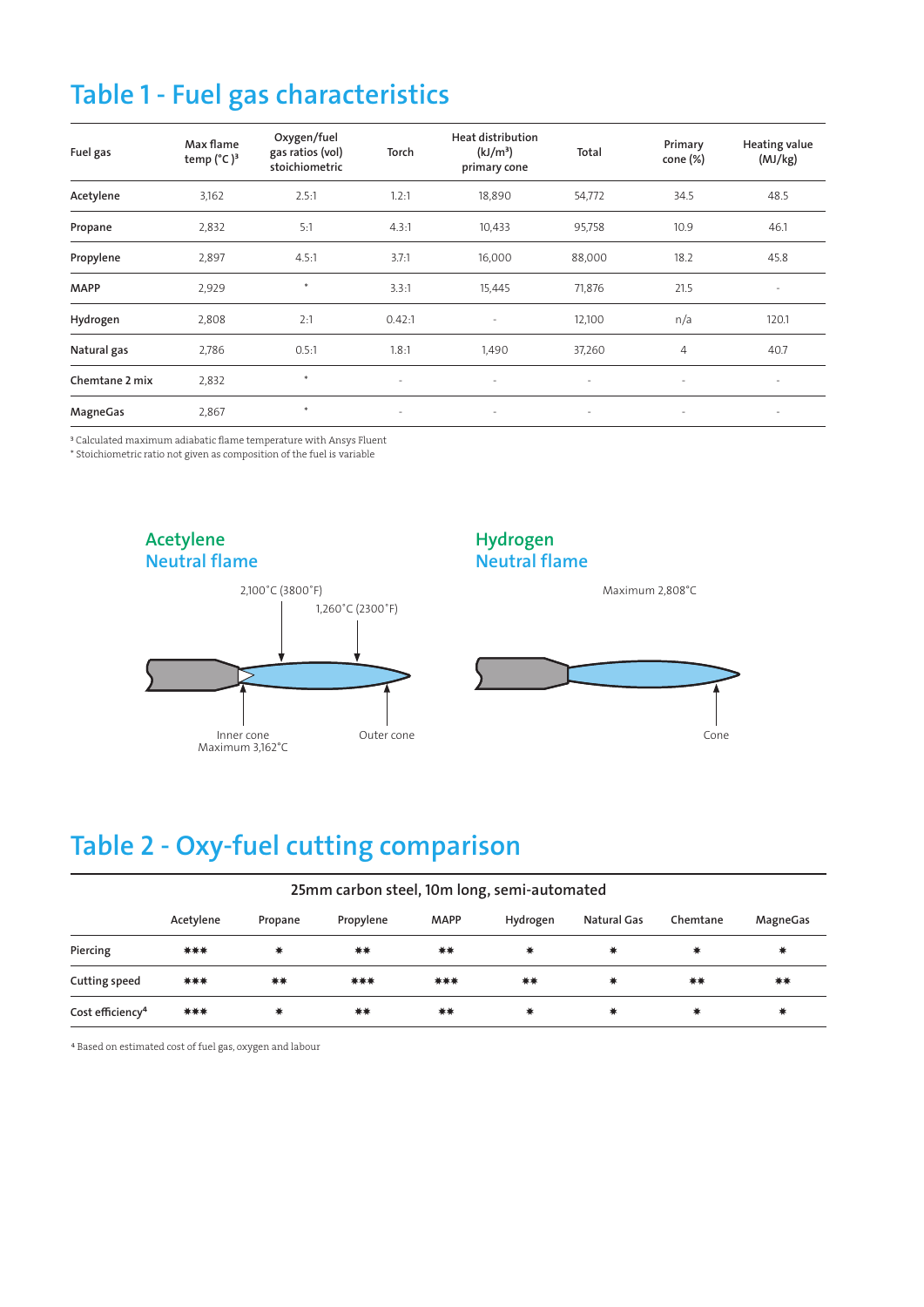## **Oxygen and acetylene Integra® cylinder Our safest fuel-gas cylinder**

#### **Protective valve guard**

Prevents accidental damage and makes the cylinder easy to handle. Independently safety tested. Exceeds the requirements of EN ISO 11117. Protects all critical components and provides full access for valve operation.

#### **Contents gauge**

Always shows how much gas is left, even when cylinder is not in use!

#### **Built-in regulator**

Calibrated and maintained by Air Products. Regulates outlet pressure and provides a variable pressure control. Suitable for all cutting, welding and brazing applications.

#### **Quick connect gas outlet**

Allows safe and rapid gas cylinder changeover. Safety device in valve outlet ensures no gas flow if the quick connector is not fitted to the valve.

#### **Quick connector with built-in safety**

Ensures the safest connection every time the cylinder is used. Snap-on connection to cylinder – no spanner needed. Additional safety locking and release device prevents accidental removal.

### **Built in safety devices:**

- Safety locking and release mechanism
- Flame arrestor
- Non-return valve
- Thermal cut-off valve
- Dust filter

Filling point

Acetylene Integra® cylinder shown

IN962 WT (6719) N

ACETTLEME - KRON

 $12913$